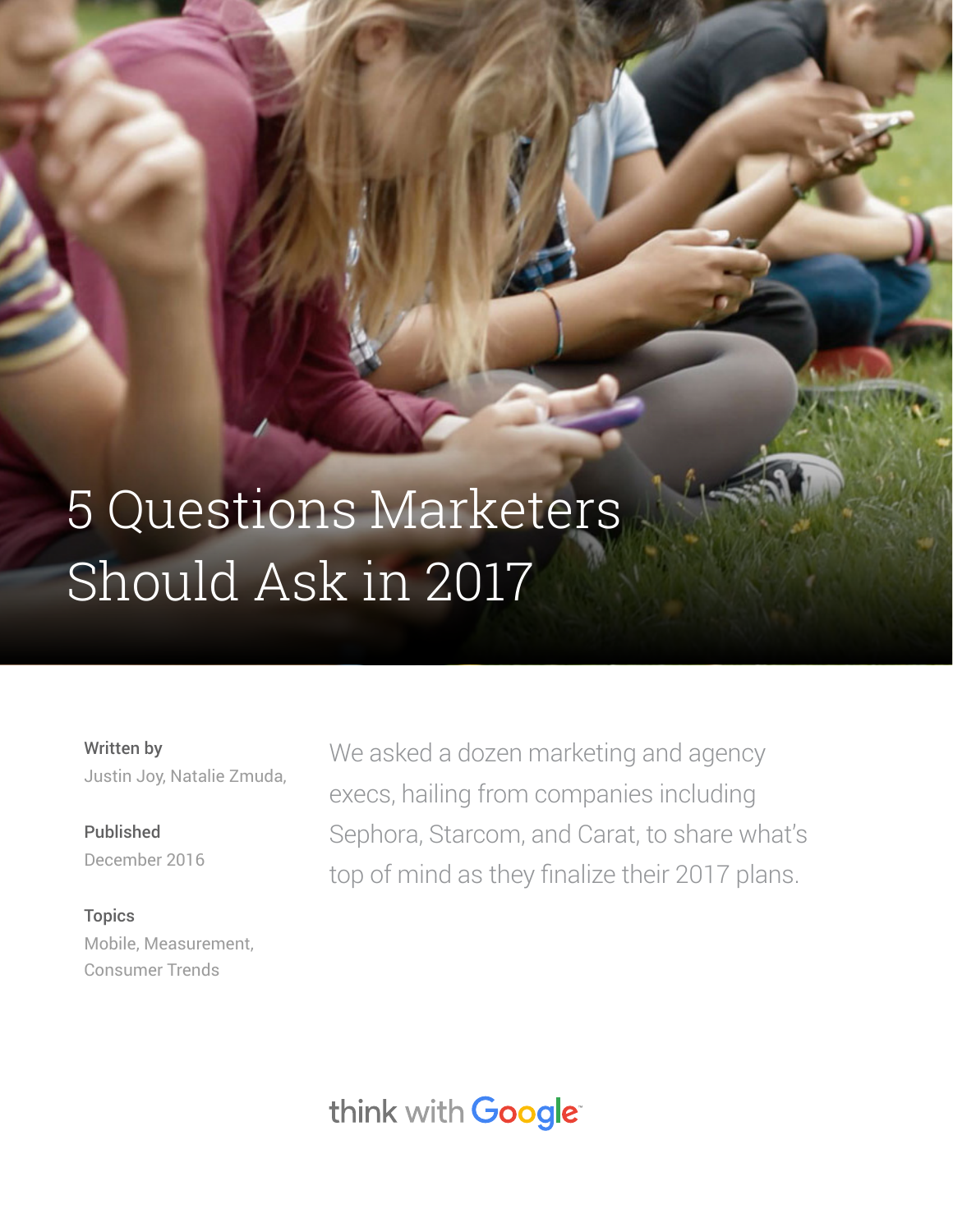Here, we've highlighted the key marketing insights and top questions marketers should ask themselves in the coming year.



Am I focused on the right metrics for a mobile-first world?

Top Marketers on How Mobile Affecting Their 2017 Plans

> In a mobile-first world, people are turning to their smartphones in new ways—to make a decision, learn something new, or get something accomplished. Mary Beth Laughton, senior vice president of digital at Sephora, advises measuring desktop and mobile separately, and with distinct metrics for each. On mobile, for example, Sephora has focused on fostering loyalty and by doing so has increased its mobile business from 25% to more than 35% of its digital business in the past year.

In 2017, separate your desktop and mobile measurement plans to account for the fundamental differences between mobile and desktop behavior.

## Do my media plans allow me to react in real time to how my customers are acting and feeling?

Thanks to mobile, consumers expect brands to be there anytime, anywhere with helpful information and real-time relevance.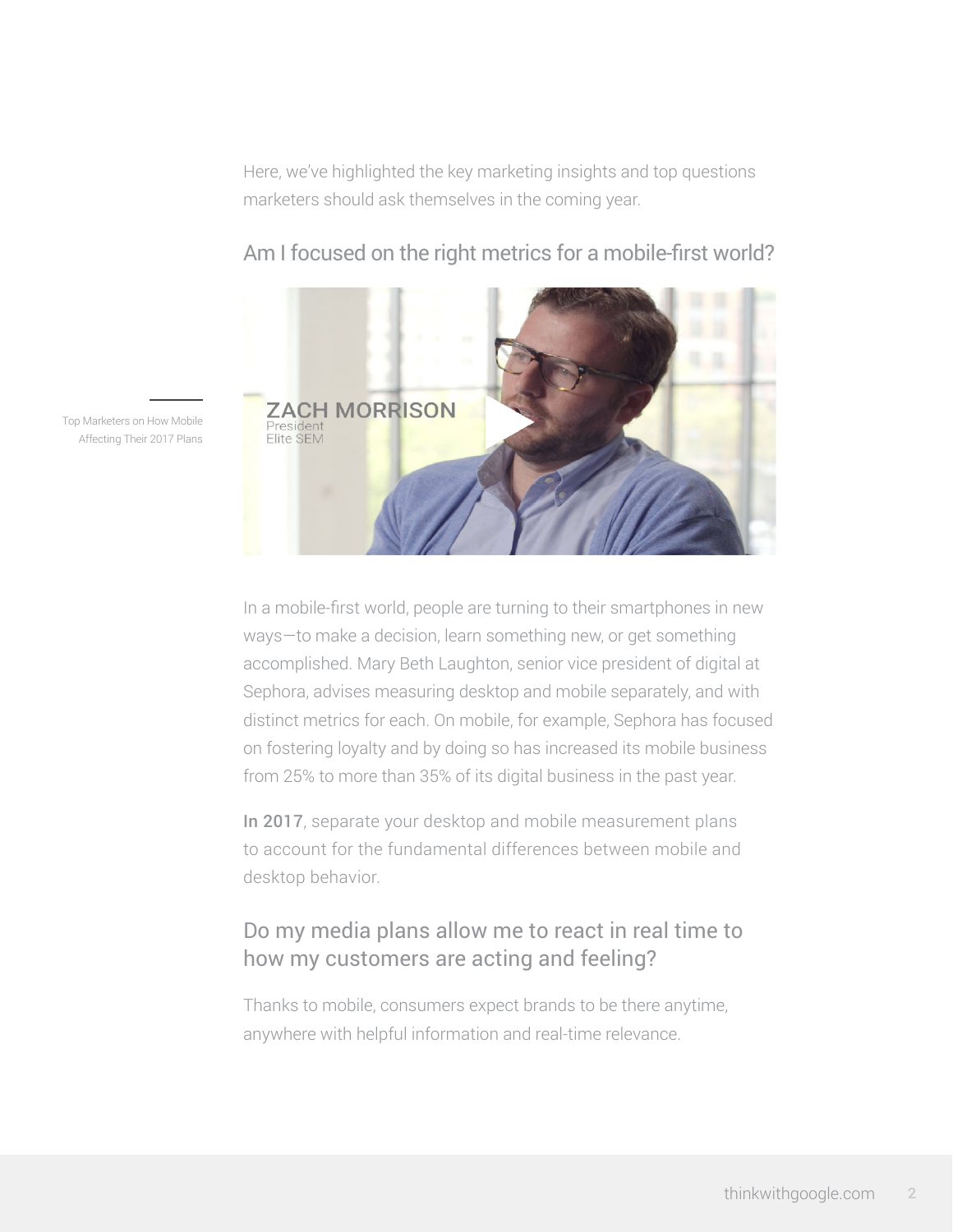For Justine Bloome, executive vice president and head of strategy at Carat USA, that's requiring her to think "about how much we can create an always-on mentality for a certain percentage of our activity. To be ready in real time, to respond and react to the intentions and signals that we're seeing from people. That really does lead us to a place of experience planning, not just media planning," she said.

In 2017, consider setting aside a small percentage of your budget that can be uncommitted to be more responsive to short-term opportunities.

#### Do I have a portfolio of assets that appeal to both the immediate and longer-term needs of my customers?

By viewing customers across the funnel, marketers can influence purchases by being helpful throughout the process. Dave Abbott, vice president of online marketing at Home Depot, says the retailer has historically invested in marketing with an eye toward an immediate sale. In 2017, Home Depot will focus on topical content that has a longer shelf life. A six-second ad can communicate a sale on mulch at the peak of the spring planting season, but it may take 60 seconds to unpack the features of a new product.

"We want to make sure we're making smart decisions there versus getting so focused on the near term," he said.

In 2017, take a holistic view of the customer journey and create a range of assets that matches the right ad to the right moment. This includes both the near-term "I-want-to-buy" moments, but also more long-term, relationship-building "I-want-to-know" moments.

Am I planning for the blurring lines of TV and online video?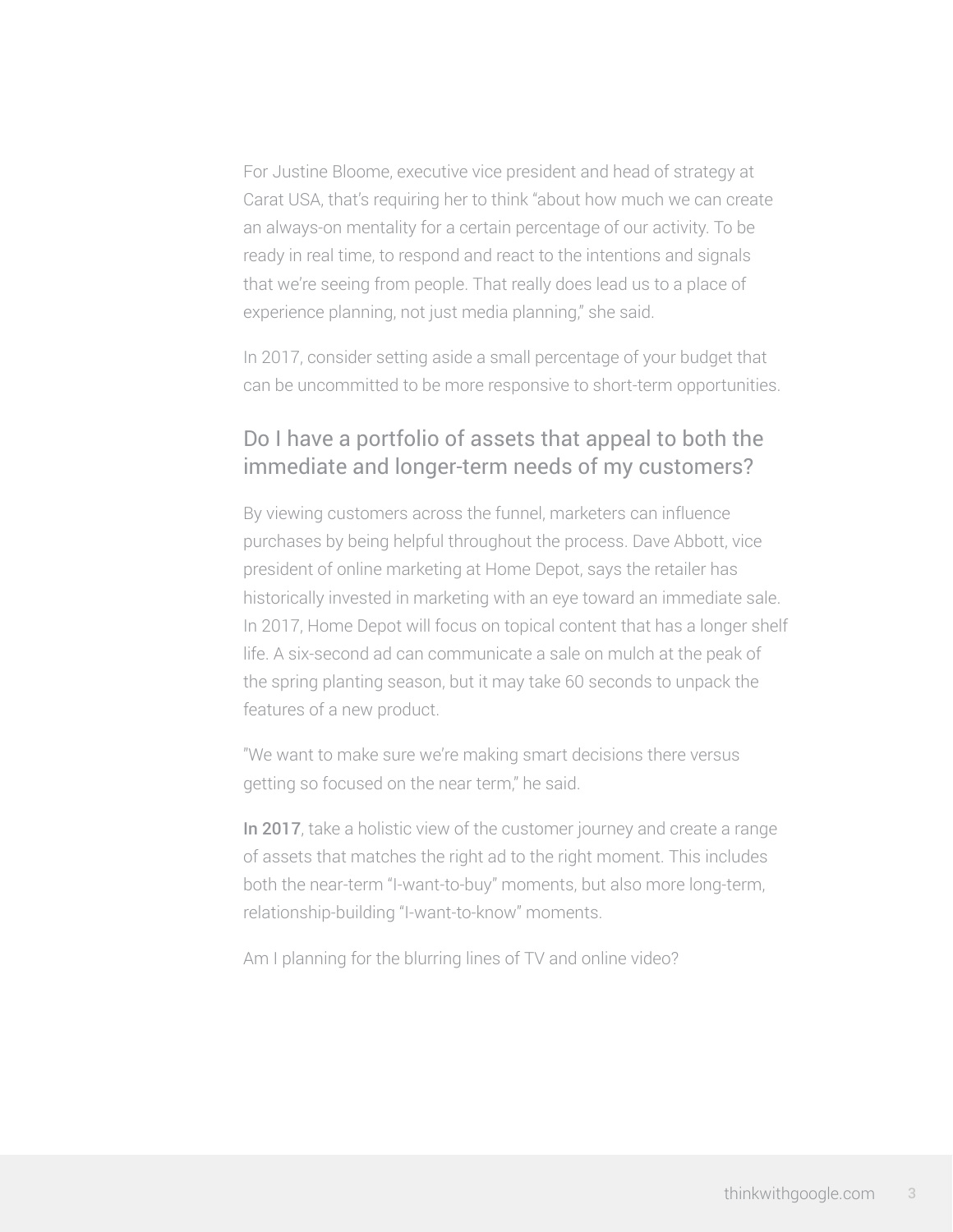

Top Marketers on How Their Video Strategy Is Changing for 2017

> Let's face it—people no longer distinguish between online video, mobile video, or linear TV. They watch what they want, when they want, on the screen they want. This requires marketers to think about breaking down the many silos between offline and online video—from budgets, to creative approaches, and even organizational structures. At Hearts & Science, for example, planning and investment teams now sit together, allowing for a holistic view of the space, said Ruth Nightengale, executive director, biddable investment.

> In 2017, plan TV and online alongside one another to drive optimal impact. Third-party research shows advertisers on prime-time broadcast TV in the U.S. could have reached 56% more 18- to 49-year-olds by also adding YouTube to the mix.<sup>1</sup>

### Is my organization building for the mobile screen first?

Mobile is critical to the way people make decisions today, so it must be central to our culture, our media plans, and our creative process. Being customer-first will mean developing customer interactions and experiences on mobile first, says Wouter Blok, vice president of digital growth at Sprint. The brand now reviews creative concepts in the environment in which they will be viewed—the phone—to truly understand the consumer's mobile behavior.

In 2017, make mobile everyone's role, not one person's role.